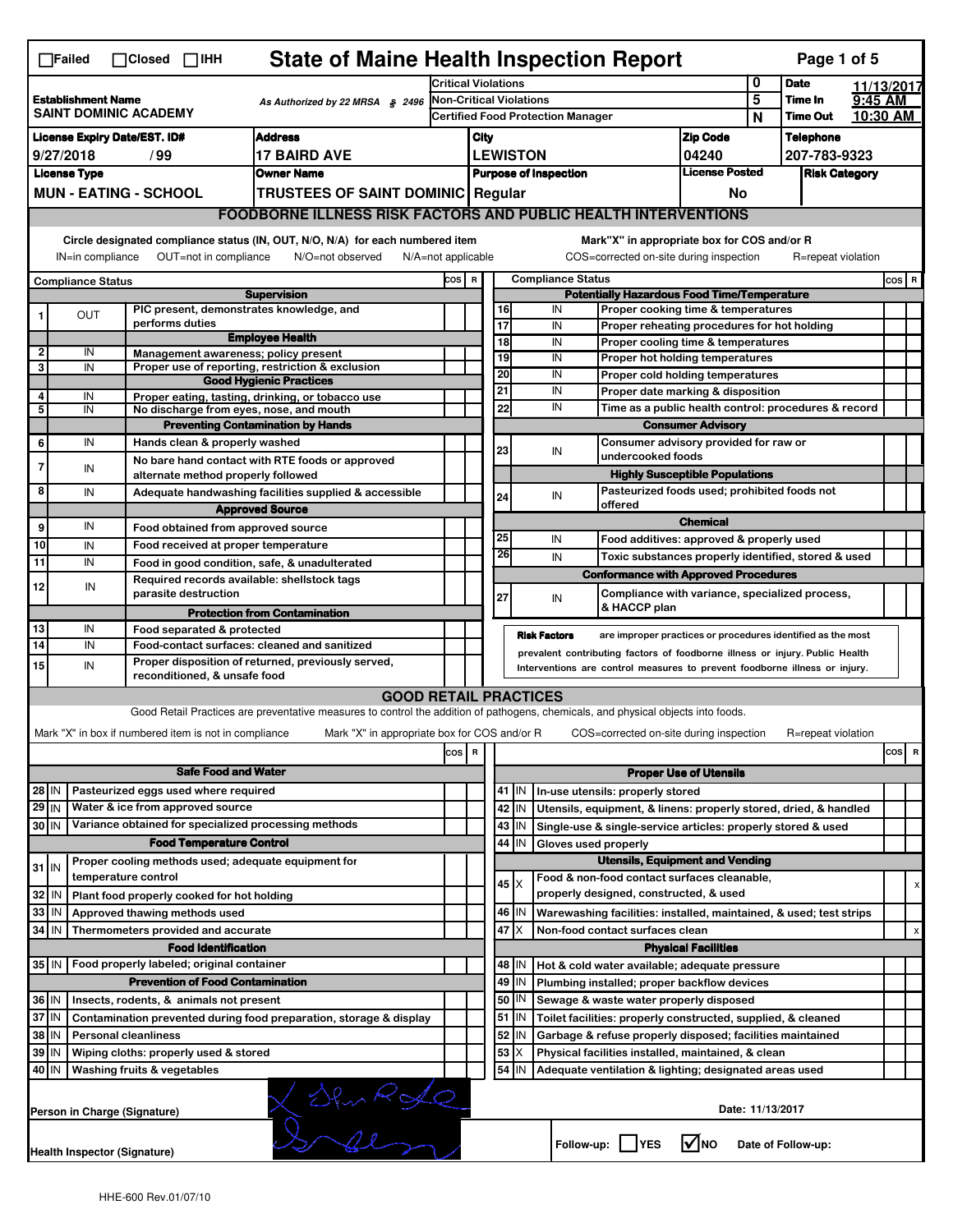|                                                           |                                       | <b>State of Maine Health Inspection Report</b> | Page 2 of 5  |                   |                                  |
|-----------------------------------------------------------|---------------------------------------|------------------------------------------------|--------------|-------------------|----------------------------------|
| <b>Establishment Name</b><br><b>SAINT DOMINIC ACADEMY</b> | As Authorized by 22 MRSA              | 11/13/2017<br>Date                             |              |                   |                                  |
| License Expiry Date/EST. ID#<br>9/27/2018<br>/99          | <b>Address</b><br><b>17 BAIRD AVE</b> | City / State<br><b>LEWISTON</b>                | /ME          | Zip Code<br>04240 | <b>Telephone</b><br>207-783-9323 |
|                                                           |                                       | <b>Temperature Observations</b>                |              |                   |                                  |
| Location                                                  | <b>Temperature</b>                    |                                                | <b>Notes</b> |                   |                                  |
| hot water                                                 | 110 plus                              |                                                |              |                   |                                  |
| rinse cycle                                               | 180                                   |                                                |              |                   |                                  |
| cooler                                                    | 39                                    |                                                |              |                   |                                  |
| cooler                                                    | 38                                    |                                                |              |                   |                                  |
| wash cycle                                                | 166                                   |                                                |              |                   |                                  |



**Date: 11/13/2017**

**Health Inspector (Signature)**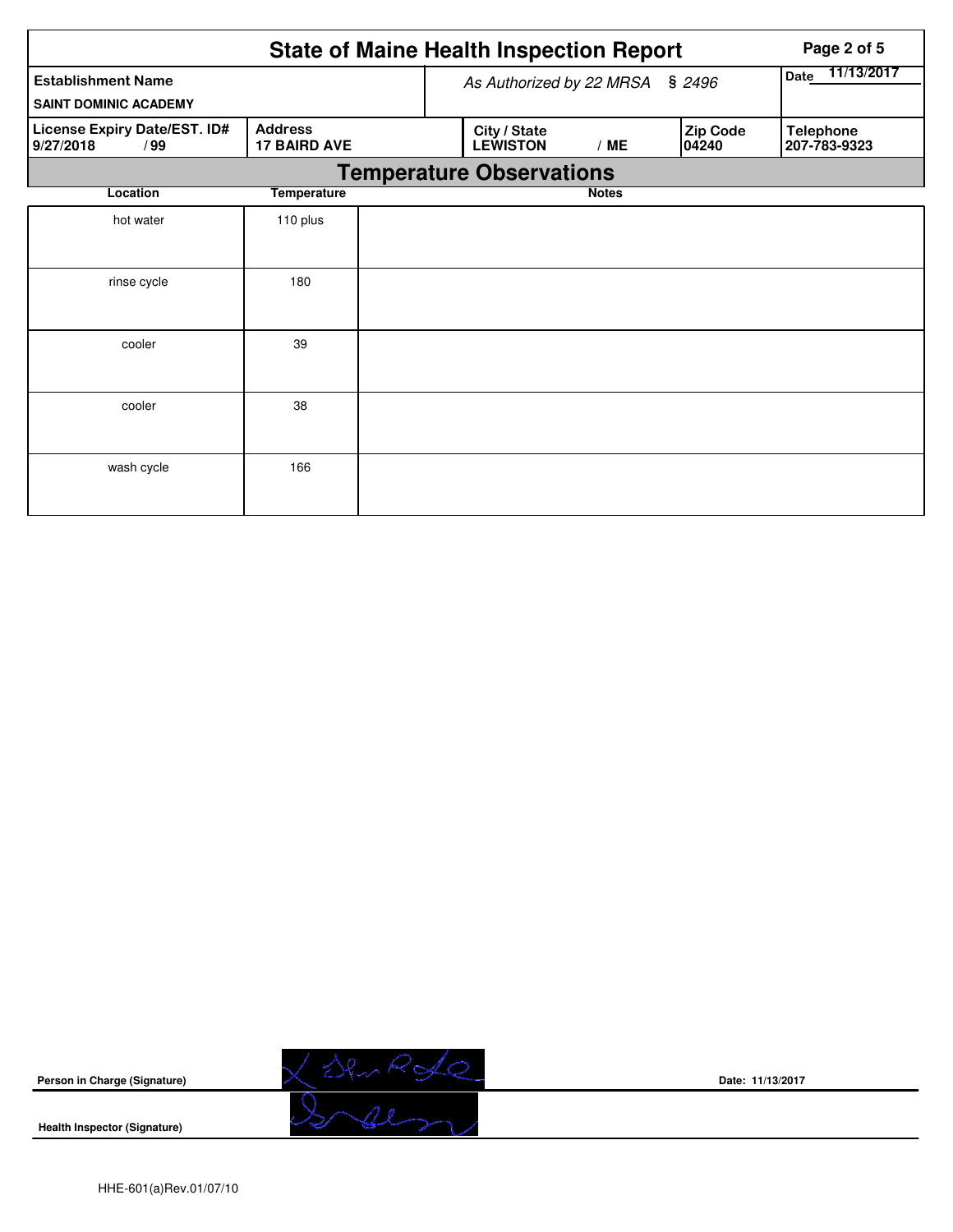|                                                                                                                                | Page 3 of 5                                   |                                                                                                                                                    |           |                          |                    |  |  |  |  |
|--------------------------------------------------------------------------------------------------------------------------------|-----------------------------------------------|----------------------------------------------------------------------------------------------------------------------------------------------------|-----------|--------------------------|--------------------|--|--|--|--|
| <b>Establishment Name</b>                                                                                                      |                                               |                                                                                                                                                    |           |                          | 11/13/2017<br>Date |  |  |  |  |
| <b>SAINT DOMINIC ACADEMY</b>                                                                                                   |                                               |                                                                                                                                                    |           |                          |                    |  |  |  |  |
| License Expiry Date/EST. ID#<br>9/27/2018<br>/99                                                                               | <b>Address</b><br><b>17 BAIRD AVE</b>         | City / State<br><b>LEWISTON</b>                                                                                                                    | <b>ME</b> | <b>Zip Code</b><br>04240 |                    |  |  |  |  |
|                                                                                                                                |                                               | <b>Observations and Corrective Actions</b>                                                                                                         |           |                          |                    |  |  |  |  |
|                                                                                                                                |                                               | Violations cited in this report must be corrected within the time frames below, or as stated in sections<br>8-405.11 and 8-406.11 of the Food Code |           |                          |                    |  |  |  |  |
| 1: 2-102.12: N: No Certified Food Protection Manager.                                                                          |                                               |                                                                                                                                                    |           |                          |                    |  |  |  |  |
|                                                                                                                                | <b>INSPECTOR NOTES: needed within 90 days</b> |                                                                                                                                                    |           |                          |                    |  |  |  |  |
| 45: 4-204.12: N: Equipment openings, closures and deflectors are improperly designed and constructed.                          |                                               |                                                                                                                                                    |           |                          |                    |  |  |  |  |
| INSPECTOR NOTES: replace split dcor seal cooler                                                                                |                                               |                                                                                                                                                    |           |                          |                    |  |  |  |  |
| 47: 4-602.13: N: Non-food contact surfaces are not cleaned at a frequency necessary to preclude accumulation of soil residues. |                                               |                                                                                                                                                    |           |                          |                    |  |  |  |  |
| INSPECTOR NOTES: clean refrigeration door seal cooler                                                                          |                                               |                                                                                                                                                    |           |                          |                    |  |  |  |  |
| 53: 6-201.13.(A): N: Floor and wall junctures are not enclosed and sealed.                                                     |                                               |                                                                                                                                                    |           |                          |                    |  |  |  |  |
| INSPECTOR NOTES: re-secure cove base                                                                                           |                                               |                                                                                                                                                    |           |                          |                    |  |  |  |  |
| 53: 6-501.11: N: The physical facilities are in disrepair.                                                                     |                                               |                                                                                                                                                    |           |                          |                    |  |  |  |  |
| <b>INSPECTOR NOTES: clean floors-clean off cob webs</b>                                                                        |                                               |                                                                                                                                                    |           |                          |                    |  |  |  |  |



**Date: 11/13/2017**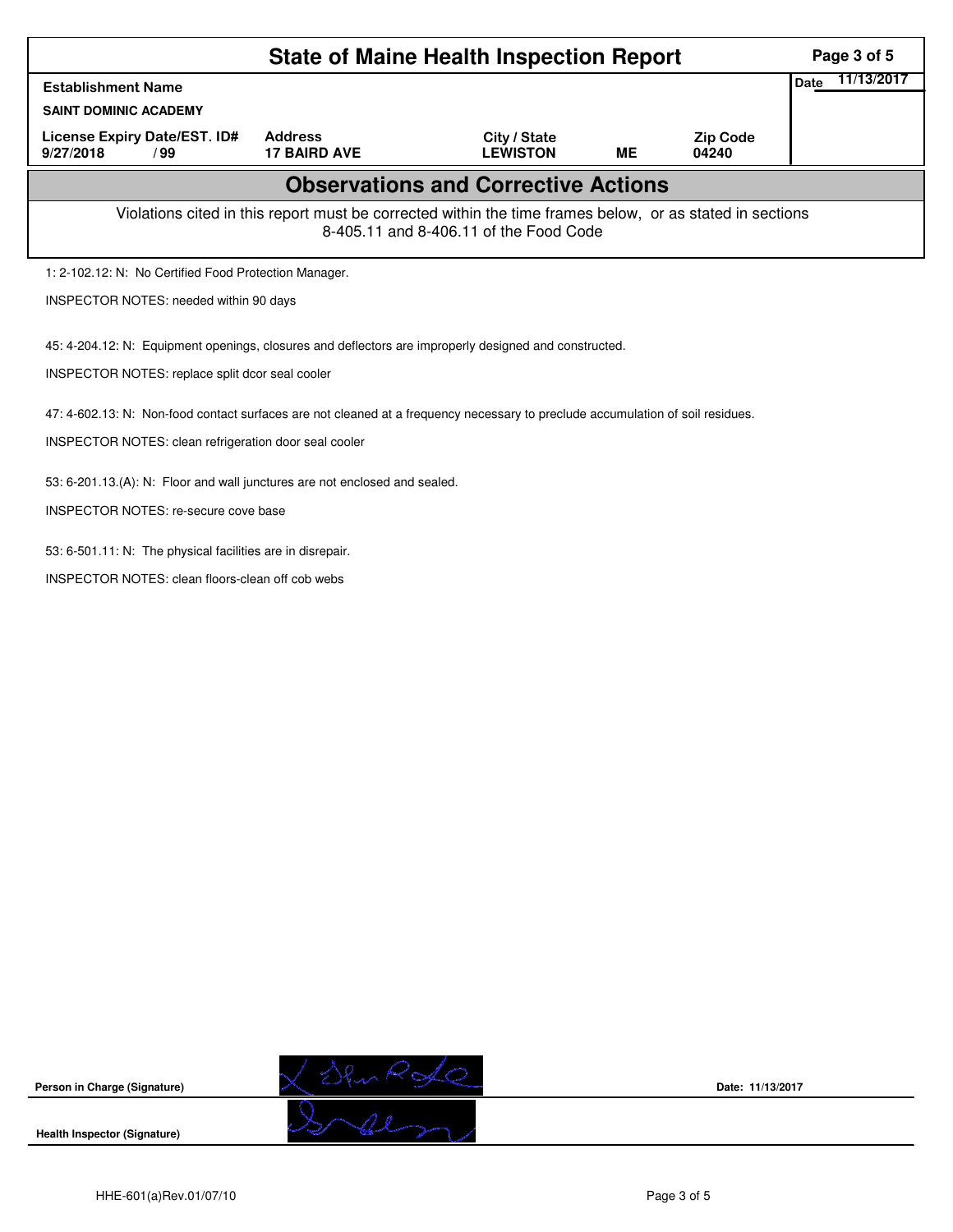| <b>State of Maine Health Inspection Report</b>                                                                                     |                                       |                                 |    |                          |  |  |  |  |  |
|------------------------------------------------------------------------------------------------------------------------------------|---------------------------------------|---------------------------------|----|--------------------------|--|--|--|--|--|
| <b>Establishment Name</b>                                                                                                          |                                       |                                 |    |                          |  |  |  |  |  |
| <b>SAINT DOMINIC ACADEMY</b>                                                                                                       |                                       |                                 |    |                          |  |  |  |  |  |
| License Expiry Date/EST. ID#<br>9/27/2018<br>/ 99                                                                                  | <b>Address</b><br><b>17 BAIRD AVE</b> | City / State<br><b>LEWISTON</b> | ME | <b>Zip Code</b><br>04240 |  |  |  |  |  |
| <b>Inspection Notes</b>                                                                                                            |                                       |                                 |    |                          |  |  |  |  |  |
| RED FOLDER-EMPLOYEE HEALTH POLICY                                                                                                  |                                       |                                 |    |                          |  |  |  |  |  |
| Employee Health Policy left and explained the policy with the PIC. Please retain information as you will be asked next year during |                                       |                                 |    |                          |  |  |  |  |  |
| your inspection to provide the employee Health Policy information which was left with the PIC.                                     |                                       |                                 |    |                          |  |  |  |  |  |
| Certified Food Protection Manager                                                                                                  |                                       |                                 |    |                          |  |  |  |  |  |
| Unless directed otherwise, all Eating Establishments are required to submit a copy of their Certified Food Protection Manager      |                                       |                                 |    |                          |  |  |  |  |  |
| (CFPM) certificate. A CFPM must be hired within 90 days of a new eating establishment opening or when a CFPM leaves                |                                       |                                 |    |                          |  |  |  |  |  |

employment. For a list of CFPM courses and trainers go to http://www.maine.gov/healthinspection/training.htm

Please provide a copy of this certification(s) to your inspector [Susan Reny ] by emailing to [ sreny@lewistonmaine.gov ] or faxing to 207-795-5071. A copy may also be sent to Carol Gott, Health Inspection Program, 286 Water St. 3rd Floor, Augusta, ME 04333 or carol.gott@maine.gov.

Please include the name of your establishment and the establishment ID# with your certification(s).

2013 Maine Food Code Adoption

The Maine Food Code was adopted in October of 2013. Please refer to our website for a copy,

http://www.maine.gov/healthinspection. Following are a few of the major changes:

• No Bare Hand Contact with Ready-To-Eat Food. Handlers are required to use gloves, utensils, deli papers, etc., to avoid bare hand contact with ready-to-eat food;

- Establishments must have clean-up procedures for employees to follow following vomiting and diarrheal events;
- Responsibilities of the person in charge for ill employees (exclusions and restrictions); and,
- Date marking of Ready-to-eat potentially hazardous foods.

## Violation Correction Timeframe

Critical violations should be corrected on site, but in any event, within 10 days. The licensee must contact the inspector when the critical violation has been addressed at 207-( 513-3125 Ext 3224 ) or email ( sreny@lewistonmaine.gov ). Non-critical violations must be corrected within 30 days. Failure to satisfactorily correct these violations before the follow-up inspection may result in enforcement proceedings by the Department to include fines and penalties, which are outlined in Sections 7, 8 and 9 of the Rules Relating to the Administration and Enforcement of Establishments Licensed by the Health Inspection Program available at http://www.maine.gov/healthinspection. License renewals can be denied if violations are not corrected within the noted timeframes.

## C= Critical violation and NC= Non-critical violation

"Critical violation" means a provision of the Food Code that, if in non-compliance, is more likely than other violations to contribute to food contamination, illness or environmental health hazard.

## Additional Inspection Fee

License fees provide for two inspections per year. When additional inspections are required, the Department may charge an additional \$100 fee to cover the costs of each additional inspection or visit.

## Document Retention/Posting

Pursuant to the Maine Food Code, the establishment's current license must be displayed. In addition, a sign or placard must be posted in a conspicuous area notifying consumers that a copy of the most recent inspection report is available upon request. CFPM certificates must be posted in a conspicuous area and must be available to the Department upon request. Stand mixer not being used.

**Person in Charge (Signature)**

**Health Inspector (Signature)** 

**Date: 11/13/2017**